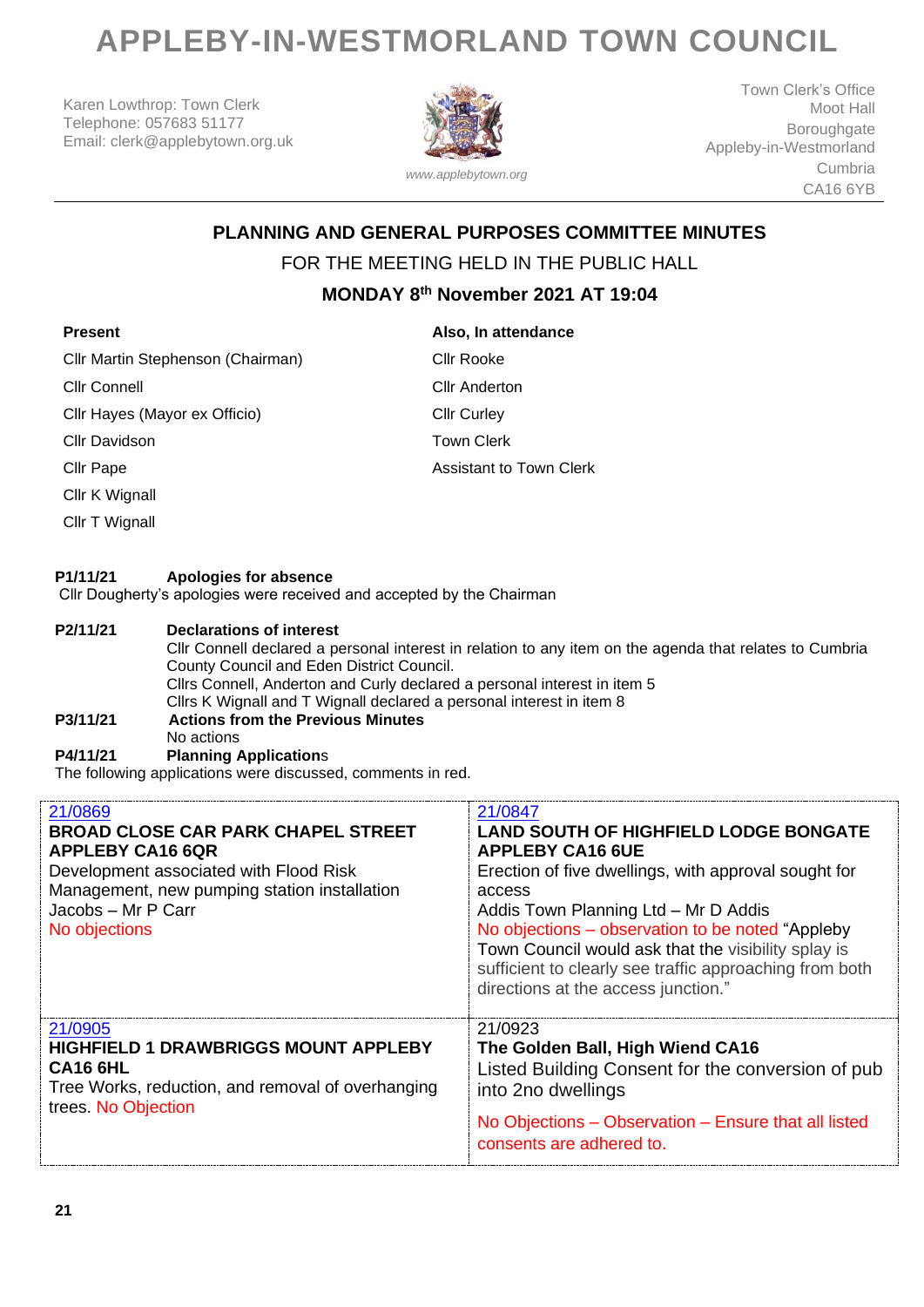The following Planning Decisions were noted.

| 21/0669<br><b>CUMBRIA OUTBOUND LOW WIEND APPLEBY</b><br>CA16 6QP<br>Change of use from dwelling house to a children's<br>care home<br><b>FULL APPROVAL</b>        | 21/0729<br>18 BARROWMOOR ROAD APPLEBY CA16 6SB<br>First floor gable extension over existing garage<br><b>FULL APPROVAL</b>                   |
|-------------------------------------------------------------------------------------------------------------------------------------------------------------------|----------------------------------------------------------------------------------------------------------------------------------------------|
| 21/0480<br>BONGATE HALL WEST BONGATE APPLEBY<br>CA <sub>16</sub> 6HW<br>Replace flat roof over existing garage with pitched<br>slate roof<br><b>FULL APPROVAL</b> | 21/0573<br>5 & 6 CHAPEL STREET APPLEBY CA16 6QR<br>Listed Building Consent for the replacement of roof<br><b>FULL APPROVAL</b><br>Mr H Potts |

#### **P6/11/21 Appleby in Westmorland Society**

Cllr Curley spoken on behalf of the Appleby in Westmorland Society, who have regrouped post COVID. The aims of the Society are to preserve photographic features of historic interest and to stimulate interest in the geography, history, and architecture of the area. The Society are looking to the future and would like to collaborate with the Council in assuring the future of the archive, so carefully collected over the years. Cllr Curley proposed the following:

- 1. The Society collaborate with the Council and Town Clerk to look at options for the Society to display its work potentially in the Exhibition Space of the Moot Hall
- 2. For "Rent Forgiveness" for the remainder of the year

Proposed by Cllr Curly and Seconded by Cllr K Wignall. The Committee **RECOMMEND** these proposals to Full Council

The Committee agreed that further talks with the Society should take place, with the Town Clerk consulting with Cllr Curley.

#### **P7/11/21 Appleby Heritage Centre**

Cllr Curley asked the Committee to consider what AHC could be used for as an asset for the town. Cllr Connell confirmed that all electrical remedial work has been conducted and the units for ready for occupancy. Cllr K Wignall and Cllr Anderton expressed disappointment that centre is no longer being considered as an educational centre but understood the financial constraints on school etc to use such a provision. Cllr Pape supported the idea that the centre should reopen but cautioned that people may come into town if retail units were at the centre. The Clerk was charged with arranging a visit to the AHC to see developments and report to Committee.<br>**P08/11/21** Appleby Conservation Area Appraisal and Management

#### **Appleby Conservation Area Appraisal and Management plan**

Cllr Curly requested that EDC write to the residents of Clifford Street, Pembroke Street and Bellevue Road forewarning them of their obligations living in a Conservation area. Clerk to action

#### **P09/11/21 Chairman's Report**

The Chairman's report was received. Cllr Stephenson reported that the Rotary were committed to improving Coronation Park as part of their environmental aims. The Committee welcomed this initiative.

The Chairman reported no further developments on the following projects following full approval:

The Stable Courtyard, 20/019 and 20/0125 Banks Wood, Banks lane.

The Clerk was asked to contact EDC for an update on both applications.

The Chairman confirmed that the Rotary would act as traffic monitor for Remembrance Day parade but spoke of the risk element of the parade as the amount of traffic has increased over the years.

Cllr Rooke suggested the parade route reverts to the old route avoiding the roadway.

#### **P10/11/21 Councillor's reports and items for future agendas**

Cllr Hayes asked for volunteers for the Mayor's coffee morning on Saturday 20th November, Cllrs K Wignall and Anderton volunteered**.** Councillors were asked to collect their hats and gloves for Remembrance Day Parade before the 14th of November 2021

- Update on replacement bollards
- Alice Palmers replacement seat
- Condition of Bus Shelters
- Appleby in Westmorland Society
- Appleby Heritage Centre